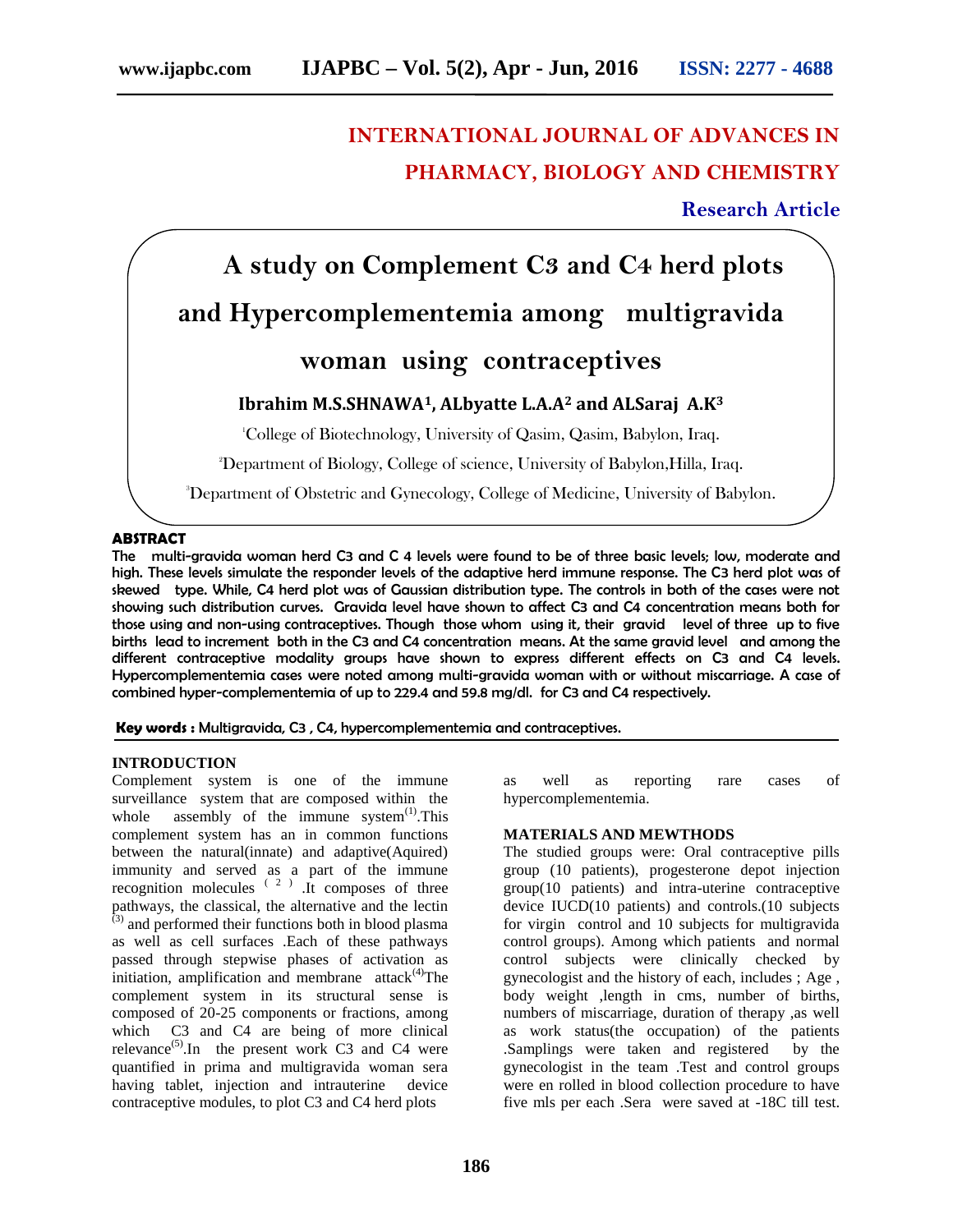Five micro-liters of each sera was loaded in an anti- C3 and C 4, readymade partigens<sup> $(6)$ </sup> single radial immunodiffusion plates. Concentrations in mg/dl were decided as per the manufacturer leaflet incorporated with the kit. The precipitation zones were measured to the nearest milimeter. Hypercomplementemia was determined as several folds more increase than control values $(7)$ .

# **RESULTS**

# **1. Herd Complement:**

Three main concentration mean levels were matched among the study groups. These were; Low, moderate and high which correspond to low, moderate and high responders in the herd adaptive responses Table 1.

# **2. Complement C3 and C4 herd plots ;**

The C3 herd plot was shown to be of skwed distribution curve type Figure 1. While, the C4 herd plot was shown to be of normal Gaussian distribution curve type Figure 2.Such distribution curve were not evident among controls.

# **3. Gravida Woman;**

Prima gravid were noted only among those women whom subjected to an intrauterine device and among the control multi-gravida woman. Di gravid were noted as 2,2,5,and 5 among tablet ,injection ,IUD and control .Multi-gravida dominance seen as 10,10,6,4 for tablet, injection ,IUD and control woman respectively Table 2

### **4. Gravida level and Complement;**

C3 concentration mean levels were 195.8, 152.0, 139.67mg/dls, for prima, di, and multi-gravida respectively . It is of decreasing trend as passing from prima to mult-igravida and the controls. Mean concentration values of C3 for the contraceptive using woman was not affected but C4 concentration means were increased .Injection modality, however have shown to increase C3 concentration means as we passed from prima to multi-gravida as 99.55 to 160.33 mg/dl while C4 was of decreasing fashion. In comparison, intrauterine device cause decrease of C3 and increase of C4 as we pass from prima to multi gravida. The global mean of all modalities has shown that C3 increase and stable C4 .Virgin control C3 and C4 levels approximate that of pill taking woman Table3.Combined C3 and C4 hypercomplementemia was noted in one case taking contraceptive pills ,Table 4.

# **DISCUSSION**

Complement components are synthesized and secreted enterocyte, hepatocyte and macrophage $8$ .The outcomes of the net protein export from these complement producing cells is mainly affected by the local micro-environmental needs which conveyed

through the cellular signaling peptide <sup>9</sup>. Such signals are mostly encoded by a gene or gene cluster that is linked to class III MHC genes  $(10)$ . The hormonal balance in virgin control, prima and multigravida controls as well as mutigravida woman taking various modalities of contraceptives in each of which accordingly .Any change in hormonal stats of these test groups , may be influenced by the action contraceptives may affect the complement producing cell turnover rates towards increase or decrease in complement concentrations<sup>(11)</sup>. In comparison at the molecular sense it may affect splicing or alternative splicing of the complement coding genes and/or gene duplication processes  $(12)$ . Thus , the harmony of hormone –gene-immune interactions may gave a clue to the notable changes in the levels of C3 and C4 concentrations as related to gravid levels as well as the effect of contraceptive modalities for the same immune-physiologic states for the test and control groups  $\binom{13}{ }$ .

Herd plots for C3 and C4 complement components simulate the herd responder levels of an adaptive immune herd state. Though the plot shapes were somewhat different  $(14,15)$ .

Gravidation alone do affects the C3 and C4 mean levels, while gravidation plus contraceptives also have similar qualitative but different quantitative effects on C3 and C4 levels.C3 immuno-physiologic behavior among multigravida apparently in isolation from that of C4 behavior since they have different roles in the complement cascade pathways  $(16,17,18)$ .

Hypercomplementemia is actually rare condition, it has been documented in association with gingivitis  $(7)$ and periodontitis $(19)$ . In the present work, howver, it is being reported in mutigravida woman using various modalities of contraceptive therapies.

The relation of pregnancy to C3 and C4 levels has been documented  $^{(20,21)}$ . Parallel to that study ,in this communication C3 and C4 are being suggested to interplay an important role in multi-gravada woman using contraceptive therapy  $(22)$ .

Being a component of immune cross-road theme, C3 and C4 might be hold as indicator for herd immune response in the sense of immune cross-road function. Though there was no apparent indicator of an immune herd responses, but the three level pattern they displayed clearly Suggestive for this theme  $(2)$ .

# **CONCLUSIONS**

There are three herd complement levels as low, moderate and high. Scwed plot for C3 and Gaussian distribution plot for C4 were evident .Gravida levels and birth numbers for a woman do affect C3 and C4 levels. Likewise, Gravida level and contraceptive therapy modulates C3 and C4 concentrations. Hyper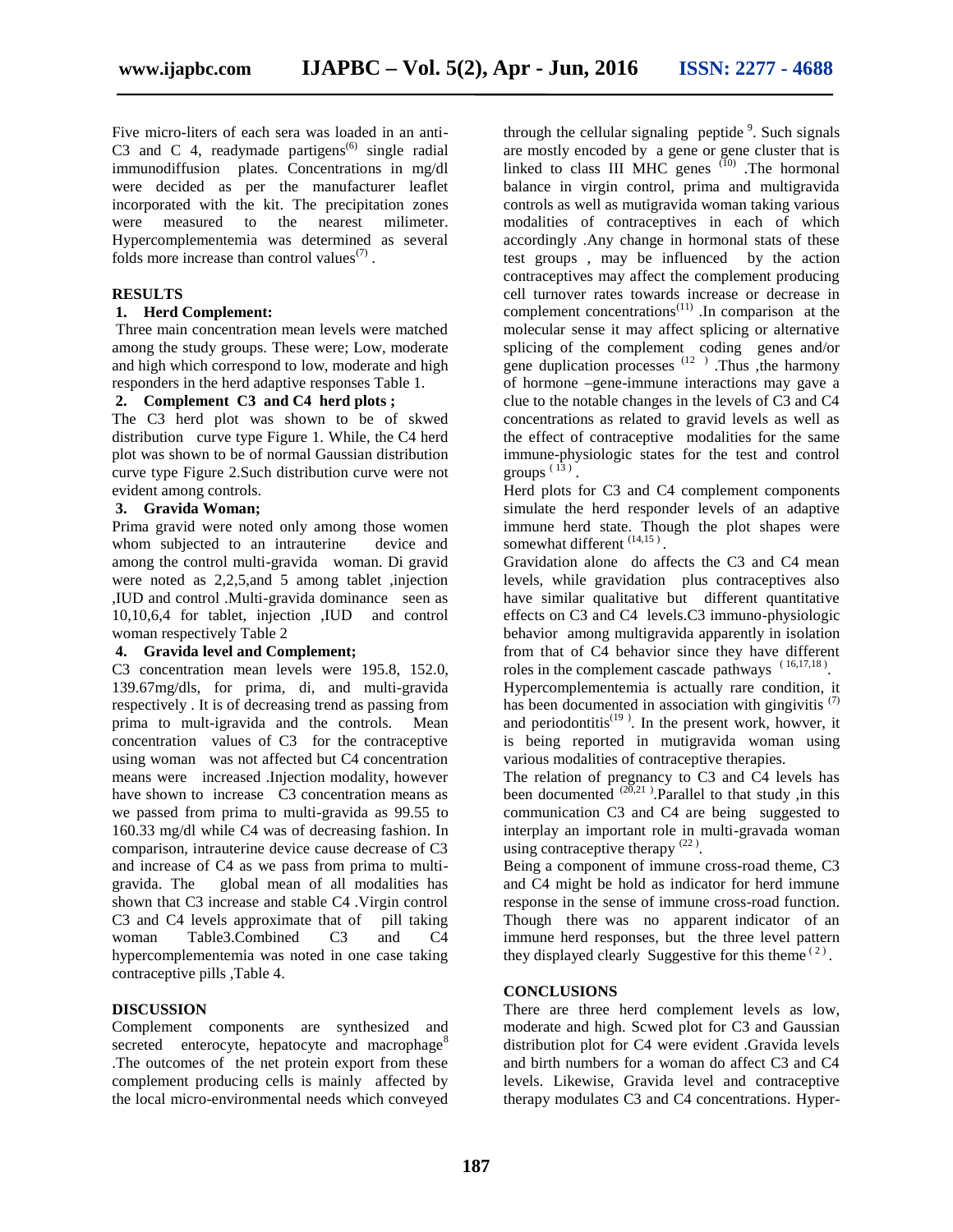complementemia were being reported among multi gravida woman using contraceptives.

# **ACKNOWLEDGMENTS**

The authors wish to thank gynecology sections specialists in the Babylon board of health hospitals and special clinic gynecologist for the help extended by them during conduction of the study.



**Figure 1 C3 herd plot of multigravida women using contraceptive.**



**Figure 2 C4 herd plot of multigravida women using contraceptives.**

**Table 1 Herd mean concentration levels of complement fractions C3 and C4 in mg/dl.**

| Complement fraction | Low     | Moderate  | High        |
|---------------------|---------|-----------|-------------|
| ี ~?<br>ت           | $60-99$ | 100-159   | $160 - 219$ |
|                     | 5-19    | $20 - 39$ | $40 - 59$   |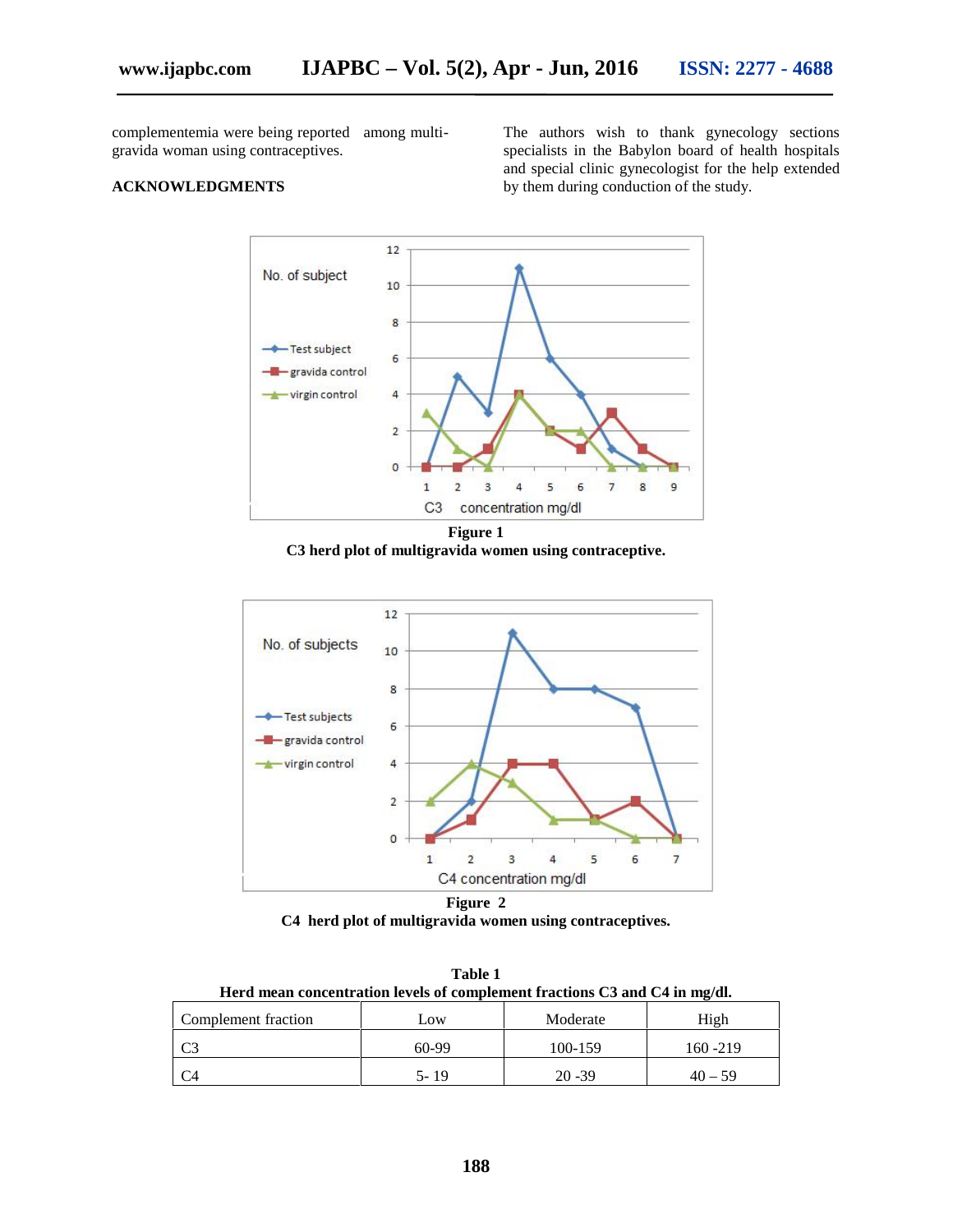| Gravida levels among women study groups |             |           |              |  |
|-----------------------------------------|-------------|-----------|--------------|--|
| Modality                                | Monogravida | Digravida | Multigravida |  |
| Pill contraceptive                      |             | 2         | 10           |  |
| Injection contraceptive                 |             |           | 10           |  |
| Intra-uterine<br>contraceptive          |             |           | h            |  |
| Multigravida control                    |             |           |              |  |
| Virgin control                          |             |           |              |  |

**Table 2**

**Table 3**

#### **The complement C3 and C4 concentration levels mg/dl. among various gravid levels among contraceptive taking women and controls**

| Modality of contraceptive       | o<br>Monogravida | Digravida | Multigravida |
|---------------------------------|------------------|-----------|--------------|
|                                 |                  |           |              |
| Pills, C <sub>3</sub>           |                  | 139.7     | 139.9        |
| C <sub>4</sub>                  |                  | 39.05     | 45.64        |
| Injection,<br>C <sub>3</sub>    |                  | 99.55     | 160.53       |
| C4                              |                  | 37.35     | 32.4         |
| Intrauterine,<br>C <sub>3</sub> | 135.4            | 136.24    | 113.85       |
| C <sub>4</sub>                  | 25.9             | 31.2      | 30.4         |
| All modalities, C3              |                  | 125.16    | 138.9        |
| C4                              |                  | 36.13     | 36.43        |
| Multigravida control            |                  |           |              |
| C <sub>3</sub>                  | 195.8            | 152.0     | 139.67       |
| C <sub>4</sub>                  | 41.1             | 23.4      | 51.21        |
| Virgin control, C3              |                  | 138.3     |              |
| C4                              |                  | 20.56     |              |

**Table 4 Hypercomplementemia cases (Cnocentrations in mg/ dl.) among multigravida women taking contraceptive and controlc**

| Modality             | Number of cases | Hypercmoplementemia C3 | Hypercomplementemia C4 |
|----------------------|-----------------|------------------------|------------------------|
| Pills                |                 | 229.4                  | 59.8                   |
|                      |                 |                        | 59.8                   |
|                      |                 |                        | 58.2                   |
| Injection            |                 | 192.3                  |                        |
| Multigravida control |                 | 202.7                  | -                      |
|                      |                 | 192.4                  |                        |
| Virgin control       |                 |                        | ٠                      |

# **REFERENCES**

- 1. Playfair JHL, Chain BM, 2001, Immunology At Glance, 7<sup>th</sup> ed Blackwell Science, 16-17.
- 2. Shnawa IMS, ALAlwany SH 2014, Dualism of Immune Functions, Laplabert Academic Publications.
- 3. Male D, Brostoff J, Roitt I, 2006, Immunology 7 th ed., Mosby, Elsevier, Canada,87-104.
- 4. Doan T, Melvold R, Viselli S, Waltenbaugh C,2013,Immunology, $2^{nd}$  ed. Wolter Kluwer

Health, Lippincott Williams Wilkins, Philadelphia, 45-48.

- 5. Abbas AK, Licthman AH, Pillai S, 2015, Cellular and Molecular Immunology  $8<sup>th</sup>$  ed., Elsevier Saunders,Philadelphia, 272-287.
- 6. Stevens CD, 2010, Clinical Immunology And Serology, A Laboratory Prospective,  $3^{\overline{\text{rd}}}$  ed ., F.A.Davis Company,Philadelphia, 85-106.